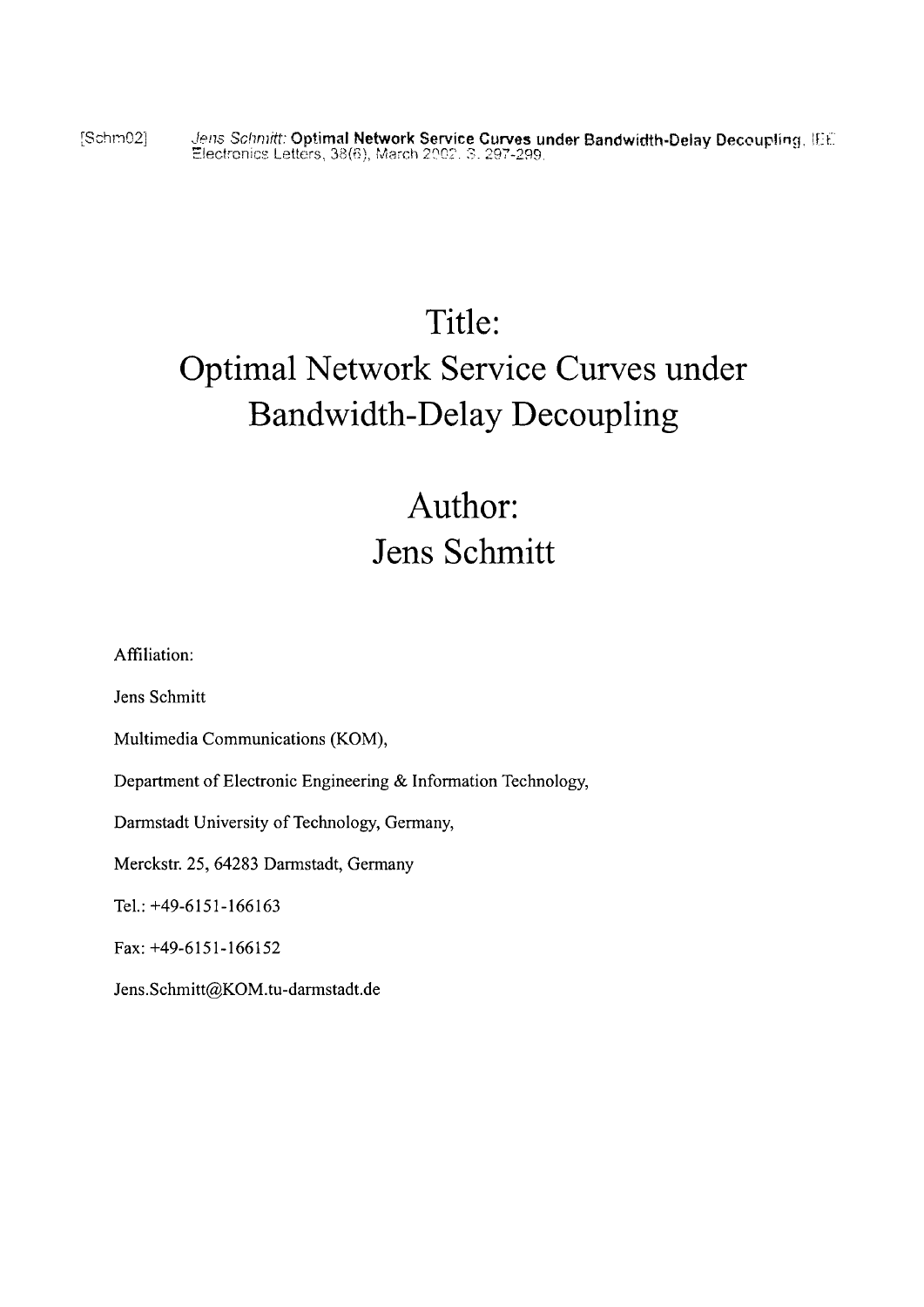## Optimal Network Service Curves under Bandwidth-Delay Decoupling

### Jens Schmitt

**Abstract:** Providing Quality of Service (QoS) guarantees to data flows in packet-switched networks like the Intemet has been and still is an important research area. In particular, it is important to ensure strict (deterministic) guarantees for highly time-sensitive data flows. In this work, we derive optimal network service curves for deterministic service flows which are scheduled by bandwidth-delay decoupled service disciplines.

**Introduction:** In future multi-service IP (Internet Protocol) networks, deterministic services which give strict guarantees on delay and loss characteristics are important, if those networks really Want to take over the traffic served by specialized legacy networks. Certainly, deterministic services may not constitute the major part of the overall carried traffic, yet their expensive implementation makes them nevertheless attractive for optimization with respect to resource allocation. An important insight for the resource allocation optimization of deterministic services is that delay and bandwidth need to be decoupled to achieve efficient resource allocations. While in many approaches this decoupling has not been taken into account, e.g., the famous work by Parekh and Gallagher [1], more recent work has done so, see for example [2]. The latter proposes a bandwidth-delay decoupling scheduling scheme, which is based on non-linear scheduling discipline. In principle, they, like other approaches to decouple bandwidth and delay, propose piecewise linear service curves. Yet, none of these has dealt with an optimal choice of parameters of the piece-wise linear service curve for a given (regulated) input traffic flow. This is what we focus on here.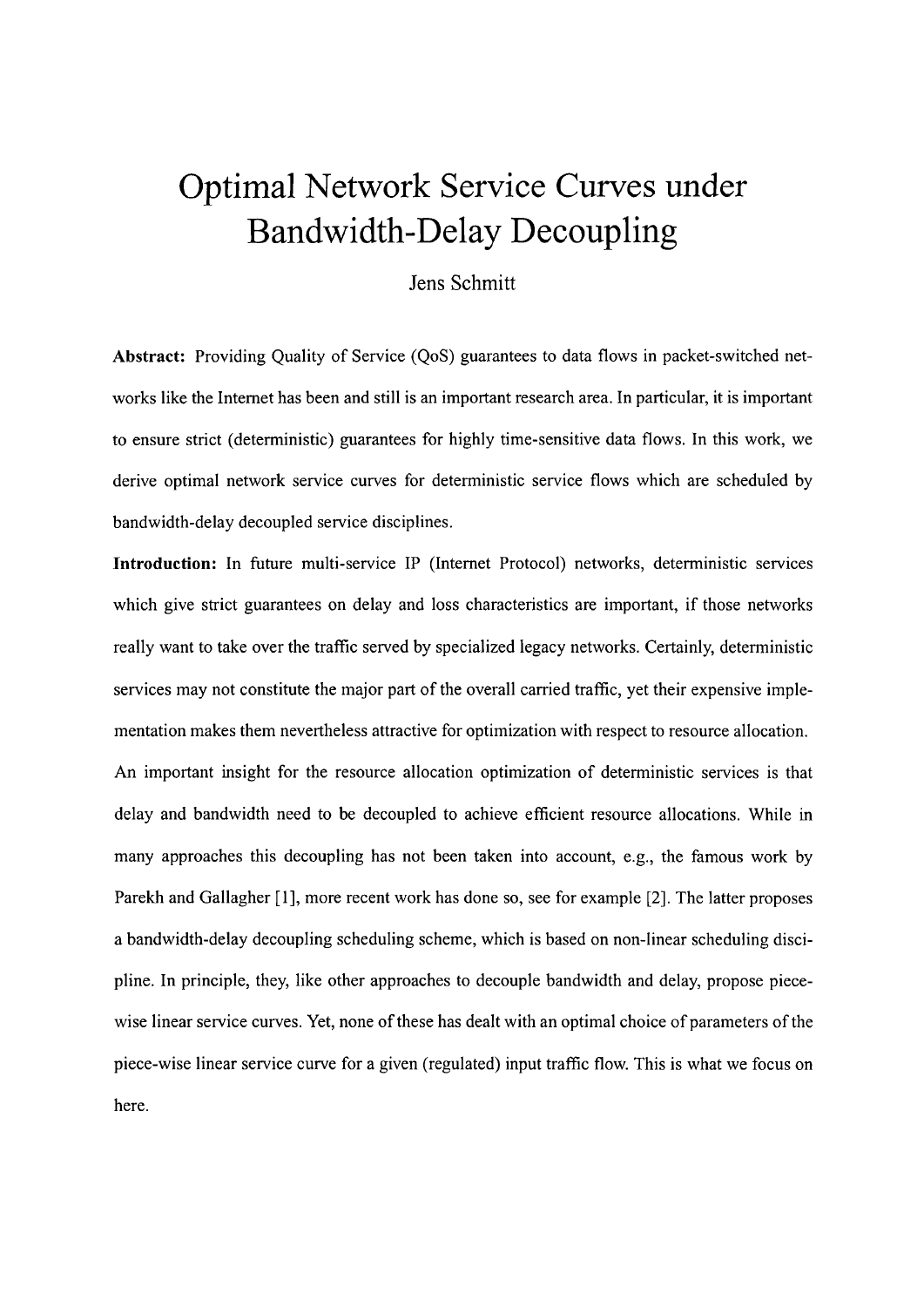Network Calculus for Deterministic Services: The mathematics of deterministic services, commonly called network calculus, are originally based on the work of Cruz [Cm951 on arrival and service curves. While arrival curves describe the worst-case behavior of a source within given time intervals, service curves specify the minimal service that is provided by a queue service discipline. By combining these two concepts it is possible to derive deterministic guarantees on loss and delay under the worst-case scenario of a greedy source and a fully loaded server. A typical and often used arrival curve is the so-called  $TSpec(r,b,p,M)$  [3], defined by

$$
a^{TSpec}(t) = \begin{cases} M+pt & t < T \\ b+rt & t \ge T \end{cases}
$$
 (1)

where  $T = (b - M)/(p - r)$  may be considered as burst duration. The TSpec is essentially a double token bucket, where burstiness is accounted for by the first bucket characterized by peak rate  $p$  and maximum packet size  $M$ , and the long-term behavior is captured by the second token bucket characterized by average rate  $r$  and a bucket size  $b$ .

A typical (linear) service curve for deterministic services [4] is

$$
s^{linear}(t) = R(t-V)^{+} = \begin{cases} 0 & t \leq V \\ R(t-V) & t > V \end{cases},
$$
 (2)

where  $V = C/R + D$  and R is the service rate assigned to a data flow by the respective queue service discipline, assuming that the stability condition  $R \ge r$  holds. Here, the C and D terms represent the rate-dependent respectively rate-independent deviations of a *packet-based* scheduler from the perfect fluid model as introduced by [1]. These *error terms* are summed up along the data transmission path for each server/router during an advertisement phase.

Applying network calculus we can compute delay bounds based on arrival and service curve: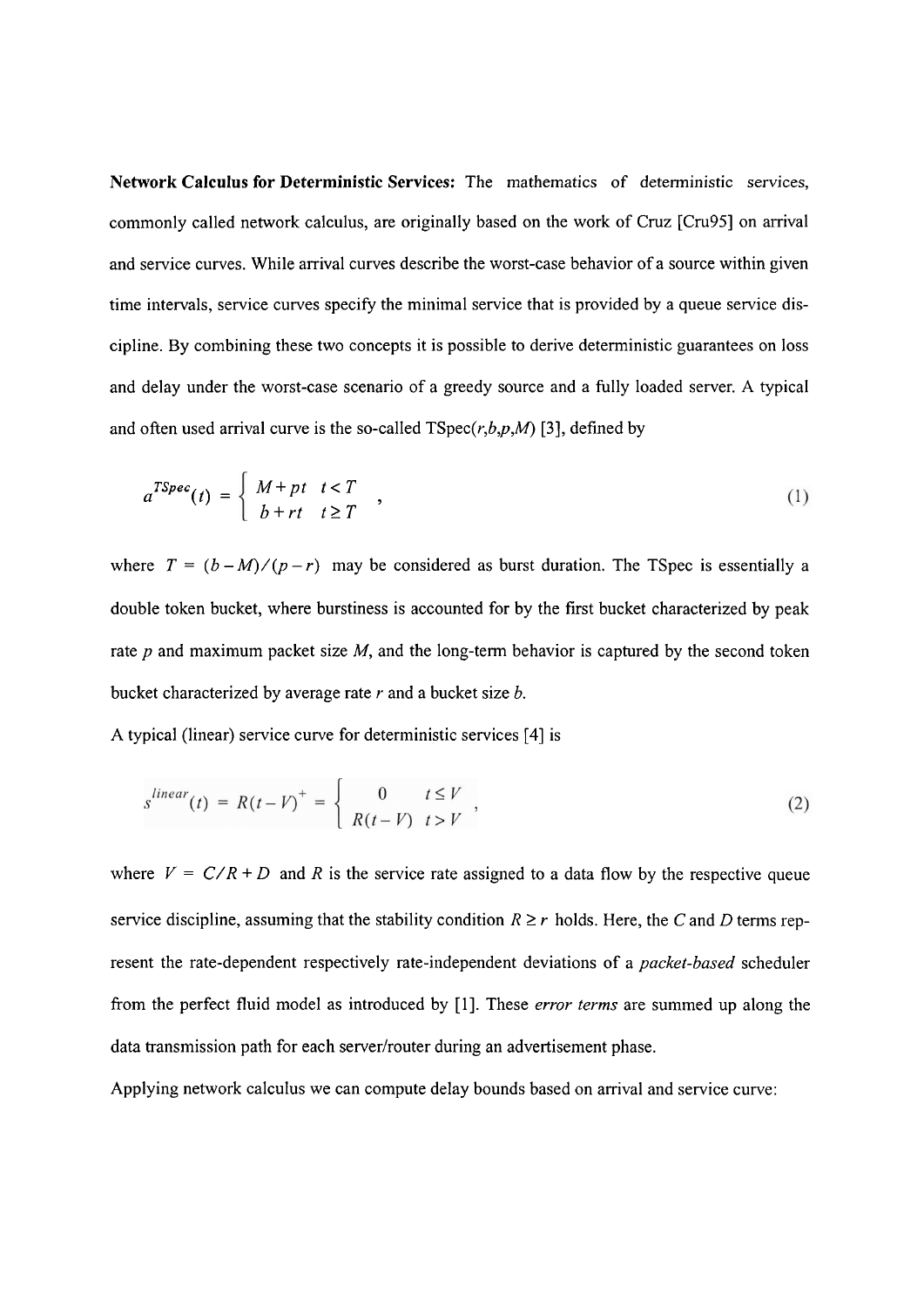$$
d_{max} = h(a, s) = sup_{s \ge 0} (inf\{H: H \ge 0 \land a(t) \le s(t + H))\})
$$
\n(3)

For the TSpec as arrival curve and the linear service curve defined in (2) this results in

$$
d_{max} = \begin{cases} \frac{T(p-R)}{R} + \frac{M+C}{R} + D & p \ge R \ge r\\ \frac{M+C}{R} + D & R \ge p \ge r \end{cases} \tag{4}
$$

From the perspective of the receiver desiring a maximum queuing delay  $d_{max}$ , the service rate R that has to be reserved at the routers on the path from the sender follows directly:

has to be reserved at the routers on the path from the sender follows directly:  
\n
$$
R = \begin{cases}\n\frac{pT + M + C}{d_{max} + T - D} & d_{max} \le \bar{d} \\
\frac{M + C}{d_{max} - D} & d_{max} > \bar{d}\n\end{cases}
$$
\nwhere  $\bar{d} = \frac{M + C}{p} + D$  (5)

**Bandwidth-Delay Decoupling of Service Curves:** To use a linear service curve as done in the formulas above may lead to wasteful resource allocations, in particular, for "low bandwidth, short delay"-type of flows. For example consider a data flow with  $TSpec = (2000, 1000, 8000, 500)$  [in bytes resp. bytes/s]. Let us assume 5 hops (all with  $MTU = 9188$  bytes and link speed  $c = 155$  Mb/ s) all doing PGPS (Packetized General Processor Sharing) [1]. Then we have  $C = 5M = 7500$ bytes and  $D = MTU/c = 2.371$  ms. Let us further assume the receiver desires a maximum queueing delay of  $d_{max}$  = 100 ms. Then we obtain from the formulas given above that  $R = 30729$  bytes/s  $\approx$ **4p** = 16r. That means in order to ensure a fairly strict delay bound the rate assignment of a flow is extremely over-provisioned in relation to its bandwidth requirements.

The solution here is to decouple the bandwidth assignment from delay goals which can only be achieved by non-linear service curves. The most simple non-linear service curve that can achieve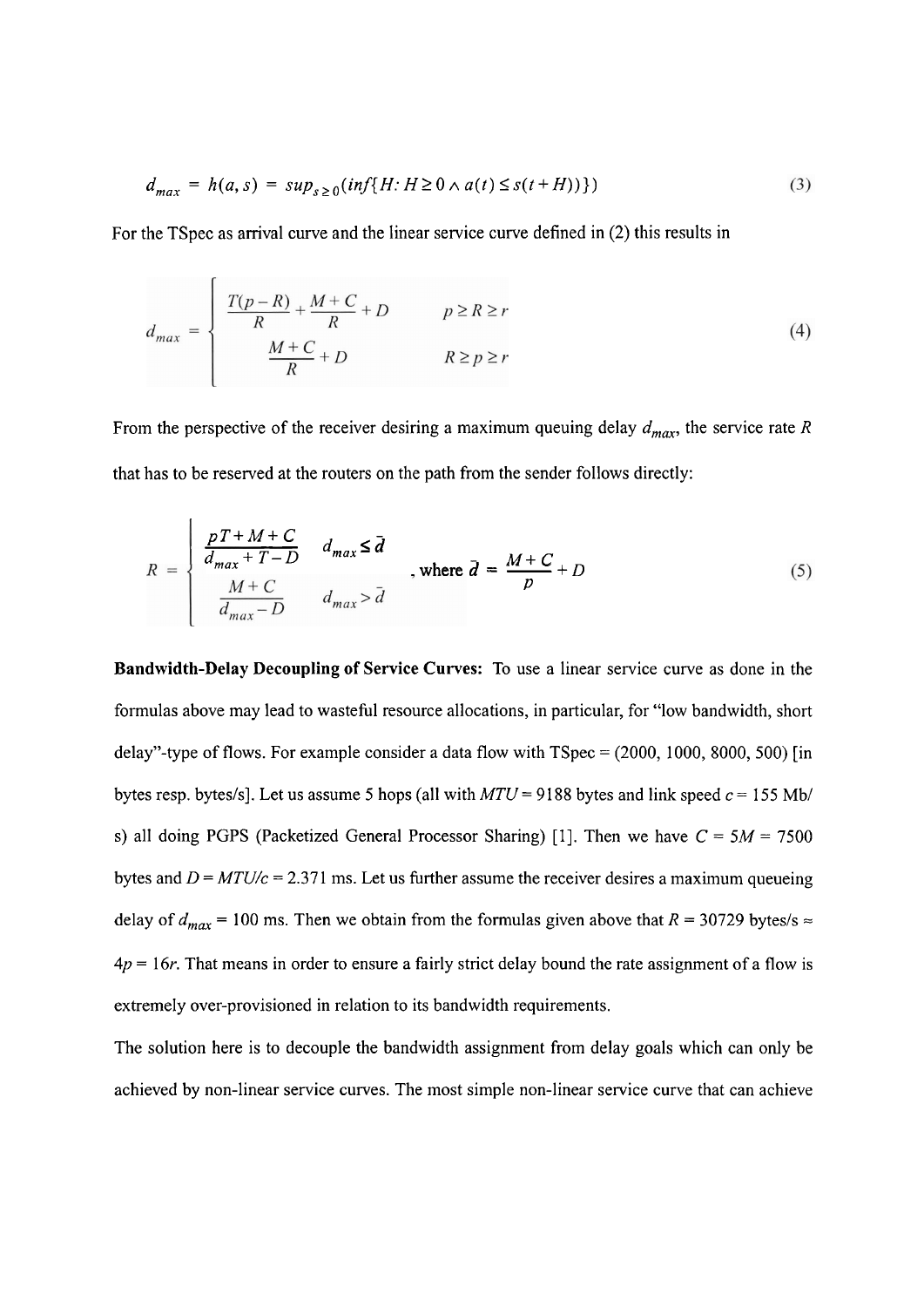bandwidth-delay decoupling is a continuous piece-wise linear service curve consisting of two linear segments, i.e., a service curve of the form

$$
s(t) = \begin{cases} R(t - V)^+ & t < I \\ qt + f & t \ge I \end{cases} \tag{6}
$$

where I denotes the inflection point which separates the two phases of the service curve, with the first phase where a service rate *R* is assigned to achieve a flow's delay goal, and the second phase where rate  $q$  is assigned to ensure its bandwidth requirements.

While other non-linear service curves also have the bandwidth delay-decoupling characteristic we fürther on focus on service curves as defined in (6) due to their simplicity and consequent attractiveness for actual implementation [2].

**Optimal Bandwidth-Delay Decoupling Service Curves:** Obviously, the smaller we can choose I in (6) the more rate resources we can save for other flows (possibly from other service classes). A simple choice of parameters for the service curve assignrnent of a flow would be to choose the inflection point at  $t = T + d_{max}$ , which results in the following service curve allocation

$$
s^{simple}(t) = \begin{cases} R(t - V)^+ & T + d_{max} \\ rt + (R - r)(T + d_{max}) - RV & t \ge T + d_{max} \end{cases}
$$
, with  $R$  as in (5). (7)

However, taking into account that for the case  $R \ge p$  (or, alternatively  $d_{max} \le \overline{d}$ ) the delay bound is taken on at time  $t = V + M/R$ , we can actually improve the service by shifting the inflection point I further left (i.e., earlier). More accurately, I is chosen such that  $s_i(T + d_{max}) = a(T)$ . The corresponding service curve is then given by: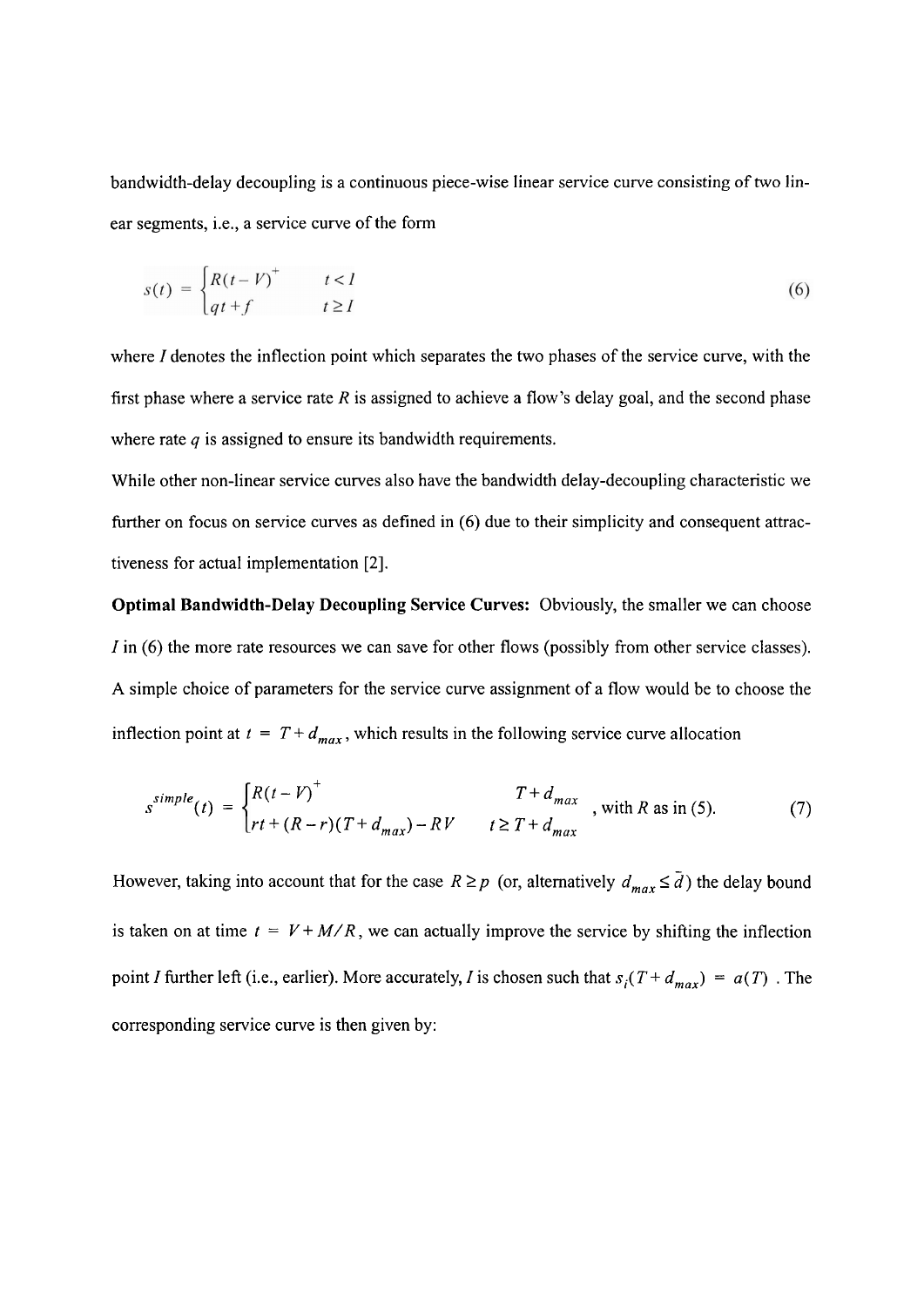$$
d_{max} > \bar{d} : s^{opt}(t) = \begin{cases} R(t - V)^+ & t < \frac{rT + b}{R} + V \\ rt + b\left(1 - \frac{1}{R}\right) + rT\frac{(R - r)}{R} - V & t \ge \frac{rT + b}{R} + VT \end{cases} \text{ with } R = \frac{pT + M + C}{d_{max} + T - D}
$$

$$
d_{max} \le \overline{d} : s^{opt}(t) = \begin{cases} R(t - V)^+ & t < \frac{b - rd_{max} + RV}{R - r} \\ rt + b - rd_{max} & t \ge \frac{b - rd_{max} + RV}{R - r} \end{cases} \quad \text{with } R = \frac{M + C}{d_{max} - D} \tag{8}
$$

This service curve,  $s^{opt}$ , is optimal in the sense that the inflection point I is "shifted" as far left as possible without spending more resources on the short time-scales of the service curve than the linear service curve,  $s^{linear}$ , and the simple non-linear service curve,  $s^{simple}$ . This restriction on the optimal service curve is reasonable since the short time-scales of service have to deal with satisfying delay bounds and are thus the rate resources most heavily contended for (especially if we deal with concave service curves as typically assumed for real-time services).

Numerical Example: Reconsider the "low bandwidth, short delay"-type of flow taken as an example above already. For such a flow the different service curve assignments are shown in Figure 1. It is obvious that the linear service curve approach wastes a lot of bandwidth, the fact which led to the consideration of non-linear service curves. In comparison of the simple vs. the optimal non-linear service curve it can also be observed that the savings in terms of the shifting of the inflection point are considerable for this example: I is located about 65 ms earlier for the optimal than for the simple non-linear service curve.

**Summary:** In this work we have derived explicit formulas for optimal service curves based on bandwidth-delay decoupling service disciplines. Furthermore, we have shown their potential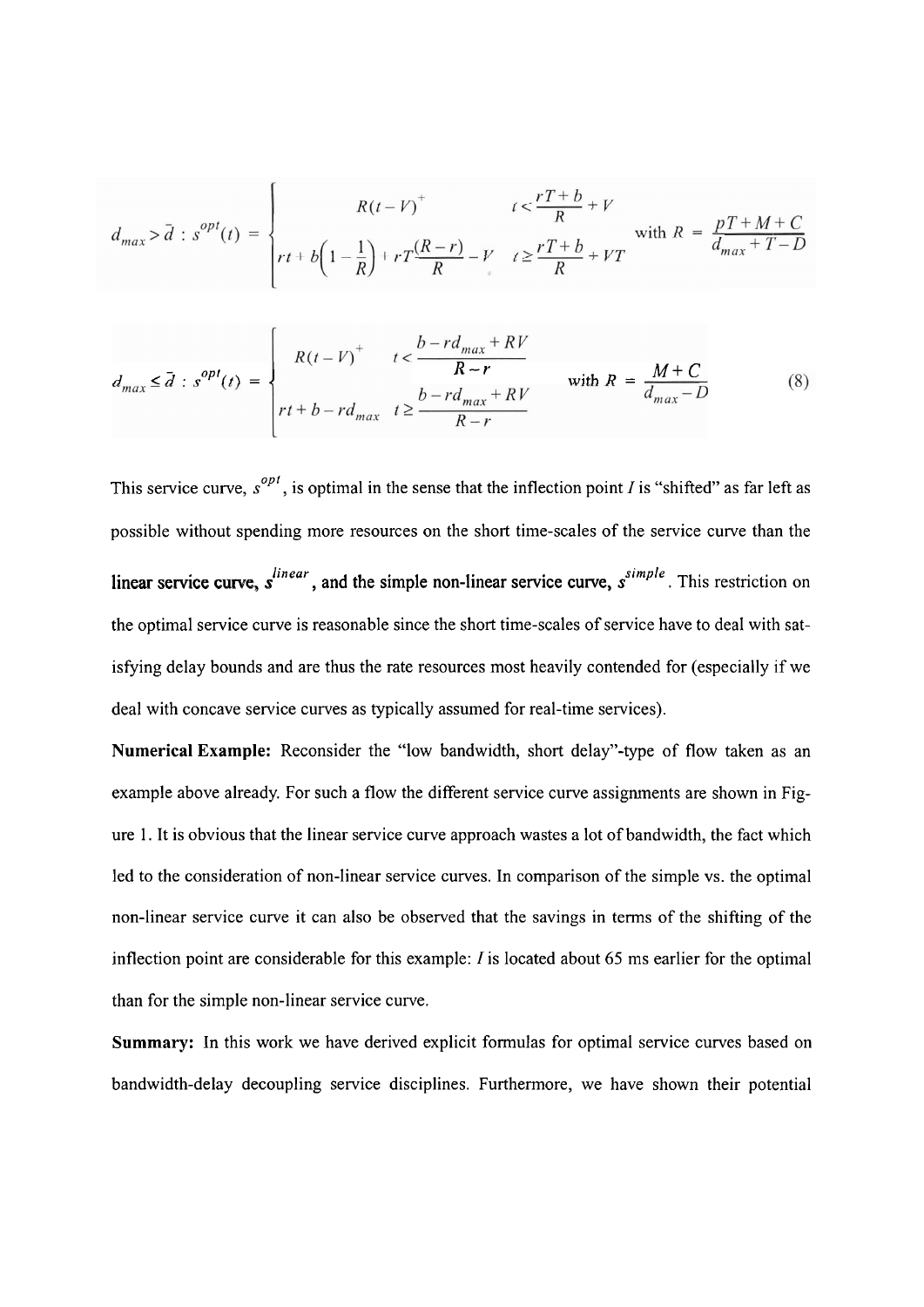when compared to "intuitive / naive" choice of service curve parameters by a numerical example. Their full potential can be exploited especially in the case where "low bandwidth, short delay"type of flows are multiplexed with less delay-critical flows which can take advantage of the relative moderateness of the optimal service curves on longer time-scales.

### **References:**

- [l] A. K. Parekh and R. G. Gallagher. A Generalized Processor Sharing Approach to Flow Control in Integrated Services Networks: The Single-Node Case. IEEE/ACM Transactions on Networking, 1(3):344–357, June 1993.
- [2] I. Stoica, H. Zhang, and T. S. E. Ng. Hierarchical Fair Service Curve Algorithm for Link-Sharing, Real-Time and Priority Service. ACM Computer Communication Review, 27(4), October 1997. Proceedings of SIGCOMM'97 Conference.
- [3] J. Wroclawski. The Use of RSVP with IETF Integrated Services. Proposed Standard RFC 22 10, September 1997.
- [4] S. Shenker, C. Partridge, and R. Guerin. Specification of Guaranteed Quality of Service. Proposed Standard RFC 22 12, September 1997.

### **Figures:**

Figure 1: Different service curves for the given example flow.